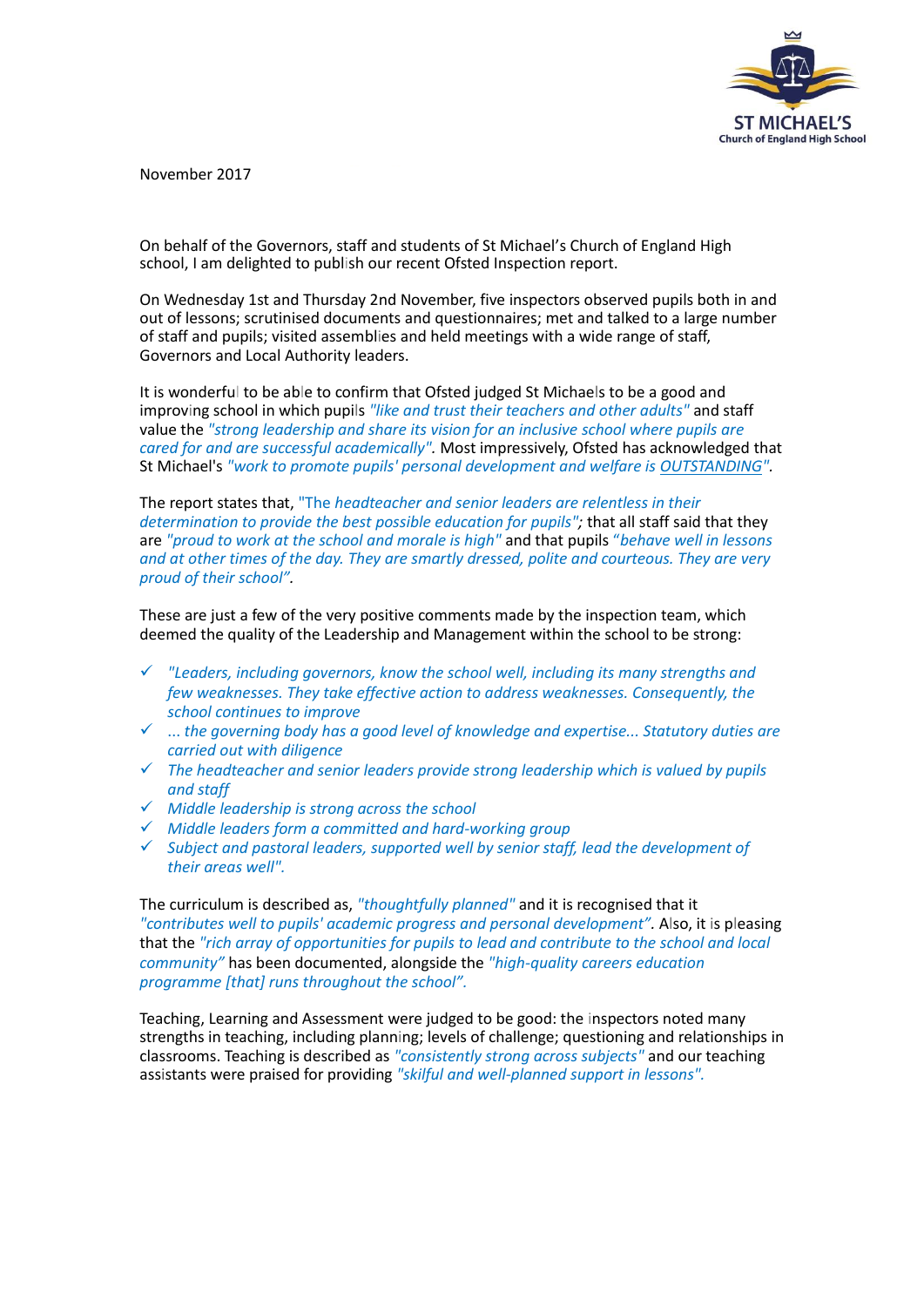Classrooms are seen to be *"calm places of learning"* in which relationships *"are warm and respectful".* It is evident that *"Pupils trust their teachers and value their support and that of their peers. Consequently, pupils are confident learners".*

Ofsted has recorded that the school's work to promote *"Pupils' personal development is OUTSTANDING".* Many aspects of the school's provision led to this judgement, including the following:

- *"High-quality pastoral care and support for pupils is evident throughout the school The leadership of /Safeguarding] is strong*
- *Members of staff take their responsibility to care for and keep pupils safe very seriously*
- ... *bullying is very rare and any that does happen is dealt with well by adults. Pupils trust the school's staff to deal with bullying or any other problem they might have*
- *[Pupils are keen to do well, they work hard and take pride in their work"*

The school is described as, *"calm and orderly throughout the school day".* Behaviour was classed as good: during the inspection, as they always do, our magnificent pupils conducted themselves impeccably. They *"behave well in lessons. They listen attentively to their teachers and to each other"* and they *"support and encourage their classmates".* At break-time and lunchtime, the inspectors noted that our children *"behave maturely and show consideration for others".* They are described as, *"confident, mature and articulate young people, very well prepared for life after school".*

The relationships between adults and pupils was recognised as being *"very positive": "Pupils demonstrate caring and welcoming attitudes to each other, to staff and to visitors"* and, *"Pupils value the care and support of the school's adults".*

Published data for GCSE results in 2017 does not take into account the 66 upgrades that our students were awarded, following appeals against results. These include 44 increased grades in English and five in maths. Despite this, we were able to demonstrate significant improvements: 65.4% of subjects were above the national average, and 80.8% of subjects were at or above national figures. Geography improved by a staggering 21.4%. Whilst the remaining five subjects have all improved this year (History, by 14.1%), this small number of subjects, including Maths, has failed to reach national levels of attainment and progress since 2014. Consequently, the historical data has resulted in a Requires Improvement judgement for 'Outcomes for Pupils' and we have been tasked to *"Improve outcomes at the end of Year 11 in subjects where pupils' progress has been slow".*

Whilst it is frustrating that historical, published outcomes in a very small number of subjects have compelled this judgement, the report acknowledges that the current *"Strong leadership of mathematics is one of the key reasons that pupils' progress in the subject is improving rapidly"* and as a result, *"pupils currently in the school are making much better progress".*  Indeed, the inspection team recognised that current pupils *"are making good progress across most of their subjects"* and that this is because *"New, high-quality, leadership and stable staffing from September 2016 has seen the quality of teaching and pupils' progress improve considerably".*

The report states that, *"Pupils' progress is strong across all subjects in key stage 3"* and that, *"Historic weaknesses in teaching in some subjects have been eliminated",* ensuring that *"Pupils in key stage 3 are now making good progress".*